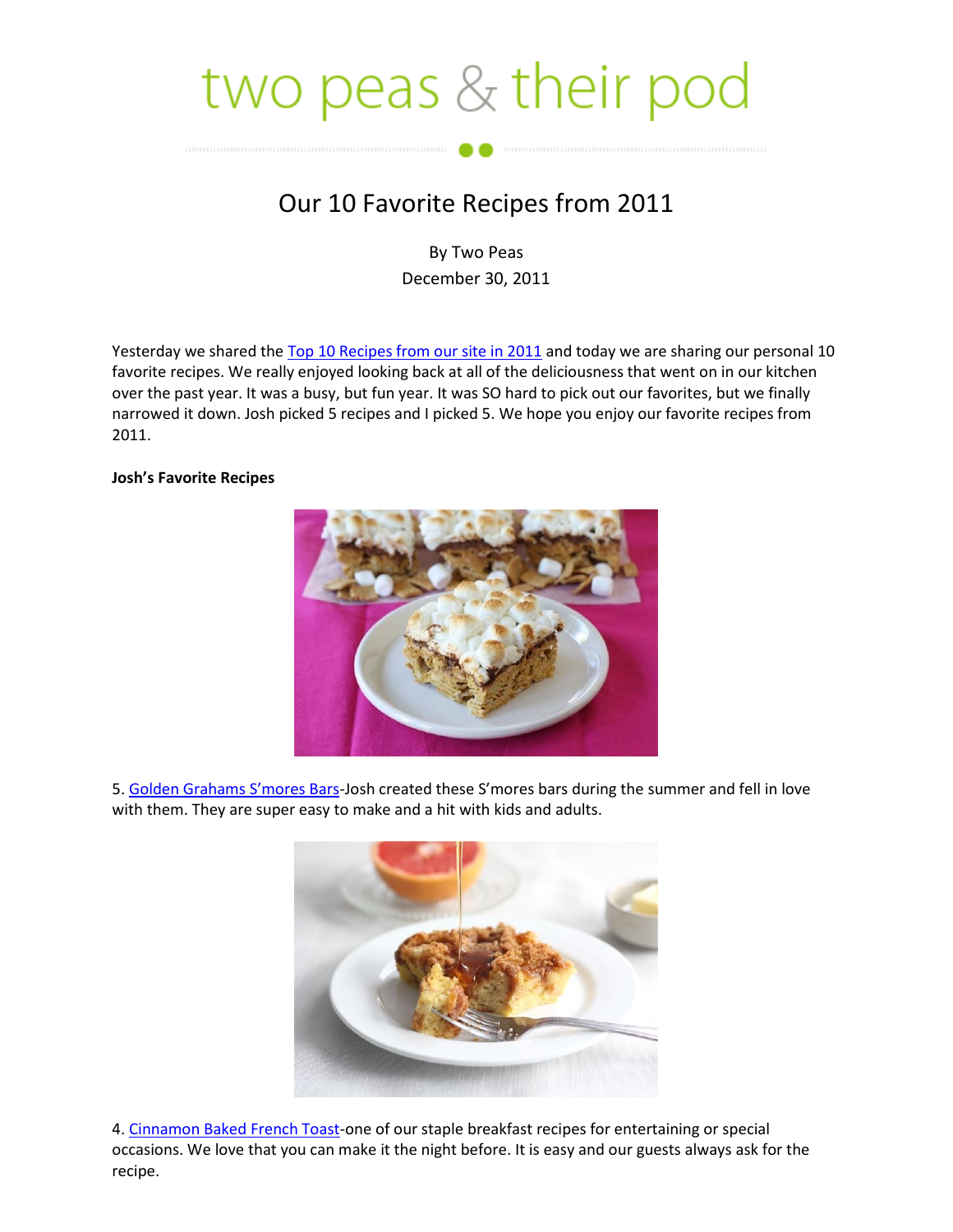

3. [Black Quinoa Salad with Mango, Avocado, & Tomatoes-](http://www.twopeasandtheirpod.com/black-quinoa-salad-with-mango-avocado-tomatoes/)I made this salad during the summer and wasn't sure if Josh would like it. Well, he loved it and now it is one of his favorite recipes.



2. [Toasted Coconut, Toffee, & Chocolate Chip Cookies-](http://www.twopeasandtheirpod.com/toasted-coconut-toffee-chocolate-chip-cookies/)these cookies are loaded with all of Josh's favorite things-toasted coconut, toffee, and chocolate chips. He is always begging me to make these:)



1. [Cinnamon Streusel Pancakes-](http://www.twopeasandtheirpod.com/cinnamon-streusel-pancakes/)Josh loves these pancakes! He would eat them every morning if I let him:) They are decadent and perfect for a breakfast treat.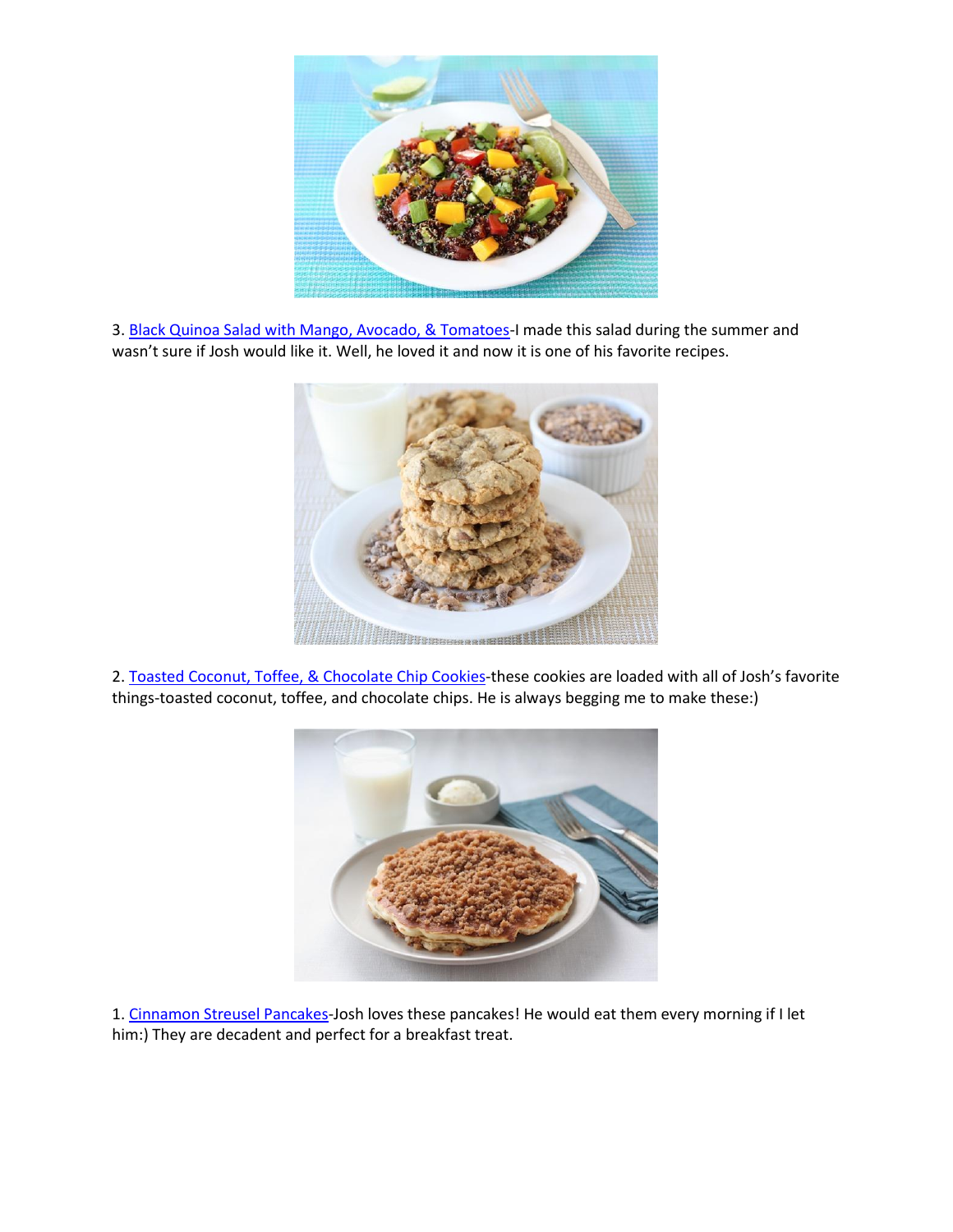

5. [Biscoff Oatmeal Cookies-](http://www.twopeasandtheirpod.com/biscoff-oatmeal-cookies/)I love all of m[y cookie recipes,](http://www.twopeasandtheirpod.com/category/recipes/cookies/) but I fell in love with [Biscoff Spread](http://astore.amazon.com/twpeanthpo-20/detail/B004QKPCYE) in 2011 so I had to include these Biscoff Oatmeal Cookies in my top 5. They are super tasty!



4. [Pumpkin Cinnamon Streusel Pancakes-](http://www.twopeasandtheirpod.com/pumpkin-cinnamon-streusel-pancakes/)Josh picked ou[r Cinnamon Streusel Pancakes,](http://www.twopeasandtheirpod.com/cinnamon-streusel-pancakes/) but I like our Pumpkin Cinnamon Streusel Pancakes even better. They are divine!



3. [Grilled Guacamole-](http://www.twopeasandtheirpod.com/grilled-guacamole/)I was craving avocados like mad when I was pregnant, so this Grilled Guacamole had to make the list. It was a staple in our house during the summer months.